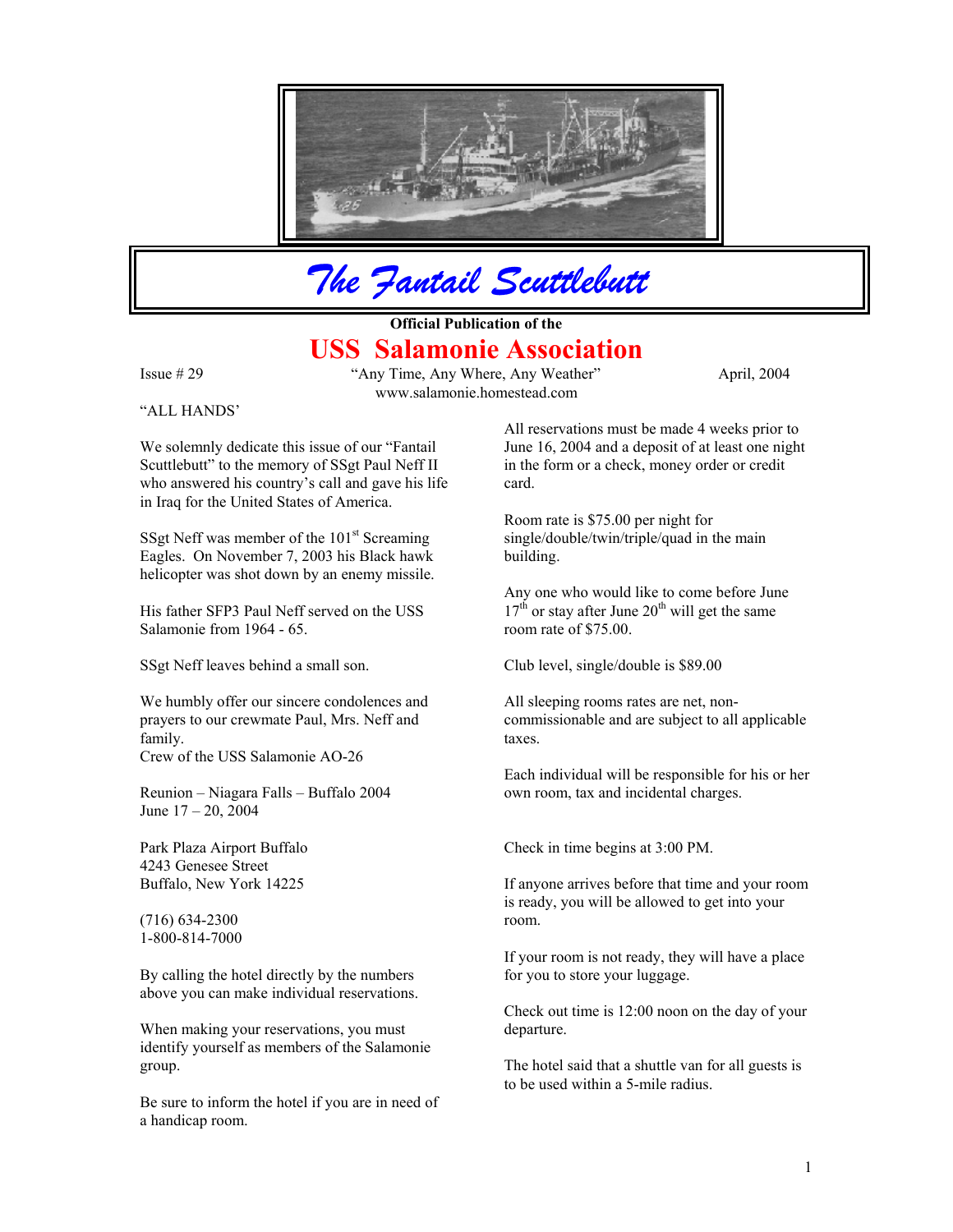There are several churches in the area for those who wish to go to church on Sunday.

They will have a shuttle service to and from the airport. Notify them of your schedule. Options Available: Maid of the Mist Cruise,

"Host's 2004 Reunion" Botanical Gardens. Tom and Jackie Graham.

Send "ALL" Banquet and tour checks to:

MR. TOM GRAHAM

NIAGARA FALLS TOUR

Note: Passengers are responsible for having with them proper documentation when crossing an Internal Border.

All U.S. citizens must have either Birth Certificate along with a picture I.D. "OR" a passport, (outdated accepted). DMS cannot be responsible for any passenger denied entry at the Border. A driving tour of the City of Buffalo features

Return will be the Passenger's responsibility and "NO" refunds will be issued. If time allows, we will visit the world famous

After crossing into Canada via one of our International Bridges, we drive along the flowerlined streets of Queen Victoria Park, bordering the Niagara Gorge. A stop at the brink of Horseshoe Falls with time on your own to take pictures, stroll the area, visit the Gift Shop or have lunch. (Cost on your own)

Continue sightseeing: Niagara Green House, Sir Henry Oakes Garden Theater, Spanish Aero Car, Queen Island Heights Park, Clifton Hill, Casino Niagara, School of Horticulture and the World famous Floral Clock.

Take time for a cruise in the maid of the Mist. (Cost on your own) Your tour guide will assist you.

Enjoy dinner overlooking the falls in the Penthouse of the Sheraton Hotel.

Tour includes: Deluxe Motor Coach, Sightseeing, Dinner, Tolls, Parking and Professional Tour Guide.

Journey Behind the Falls, Niagara Parks

TOUR TIME: 6 Hours – Cost \$59.00 p.p.

TOURS: SATURDAY: JUNE 19, 2004

11 WOOD DRIVE Naval & Military Park and Buffalo City Tour. ENFIELD, CT. 06082 The Buffalo Naval Park is the largest inland park (860) 698-9911 of its type in the nation.

Reunion Itinerary: Tour the USS Little Rock, The USS Sullivans, and the WWII USS Croaker Submarine.

FRIDAY: JUNE 18, 2004 There will be a short wreath ceremony for us.

Lunch will be served on the fantail of the USS Little Rock.

Take time to visit the museum that includes uniforms and memorabilia along with two rooms depicting the Korean War Veterans and individuals that served on destroyer escorts.

famous architectural and historical sites.

"Our Lady of Victory Basilica National Shrine".

Tour includes: Deluxe Motor Coach, Naval Park Entrance Fee, Lunch, City Tour and Licensed Tour Guide.

Tour time: 6 hours – Cost \$47.00 p.p.

Banquet Menu – Saturday Night – 06-19-2004

Choice of Broiled Fish, or Roast Prime of Beef, or A combination Sliced Filet Mignon & Stuffed Chicken Breast. **(Important: When making your reservations, indicate which meal you want, and inform Tom and Jackie Graham (860) 698-9911 of which choice you made.)** If anyone wishes a vegetarian plate they need to specify when they send in the money for the banquet tickets. Tickets are \$35.00 per person.

A hospitality room will be made available for us.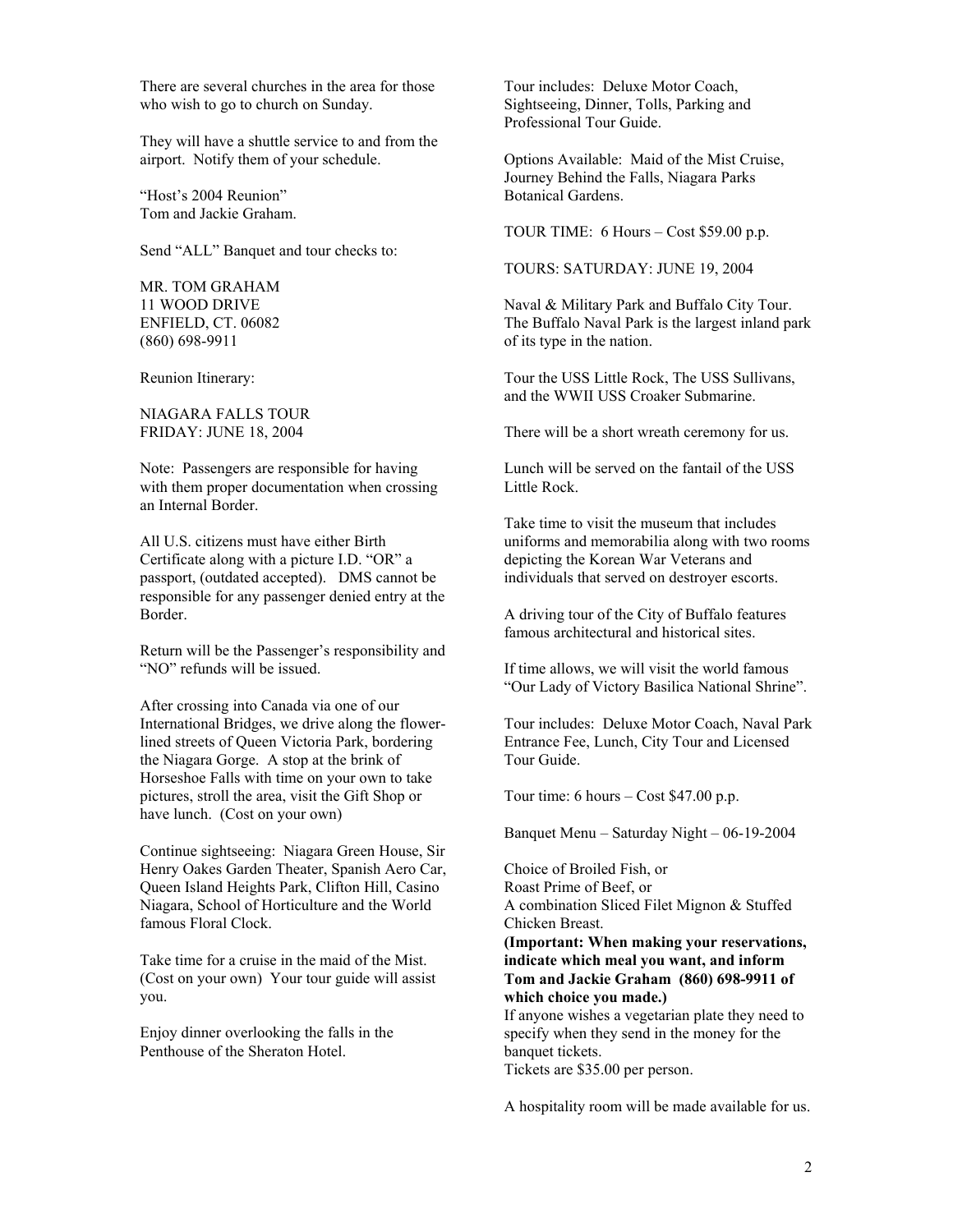Continental Breakfast Buffet and Full Breakfast Buffet will be set up in the Café.

Each guest should wear their name badges to receive 20% off the standard rates at that time.

We have to have the banquet and tour money in the hotel by 10 days prior to our arrival.

Again, send banquet and tour checks to: Larry Troeller EM3 58-60<br>MR. TOM GRAHAM (as soon as possible.) John (Jack) Fudge\* CWO 41-45 MR. TOM GRAHAM (as soon as possible.)

Pictures: Event Photography:  $\overline{P}$  Archie H Snyder \* FM3 41 They will do the album for us. They are the same people who did our Dayton Album.

Your 2004 dues are past due: Dues are from 01/01/2004 to 12/31/2004.  $$20.00$  for the year.

Life membership: Age 75-79 \$60.00 Age 80-84 \$40.00 Age 85-UP FREE New Life Member Certificates:

New Life Members: Gordon Cook, Raleigh Masters, Edward Wisser, Arthur Delaney.

771 127<sup>th</sup> AV. NE. BLAINE, MN. 55434-3185

After the banquet meal and before our feature speaker the floor will be open for the nomination and election of officers for the following year. (President, Treasurer, Trustee's (2). Please RSVP to John Lichoff if coming

| Book (Memories of Ole Sal) | $$20.00$ ppd |
|----------------------------|--------------|
| Hat                        | \$12.00 ppd  |
| Ships Patch                | \$12.00 ppd  |
| Lapel Pin                  | $$12.00$ ppd |
| License Plate Holder       | \$10.00 ppd  |
| <b>Bumper Sticker</b>      | $$5.00$ ppd  |
| Shoulder Patch             | \$ 3.00 ppd. |

Raleigh Masters wants to know if anyone is interested in a mini reunion in Florida. If enough interest, he would be willing to host one.

Raleigh Masters P.O. Box 934454 Margate, FL. 33093-4454 (954) 972-3518

Honor Roll: Reassigned to a Higher Command: Jessie Maiden MM1 56-57 Frank Galambos MM3 65-68 Peter Miller BM2 49-53 Walter Marchand T/C2 43-44 \* (Origional Crew)

Dues: Welcome Aboard:

| Andrew H. Gant        | <b>ENS</b>  | 57-58 |
|-----------------------|-------------|-------|
| Billy M. Robertson    | <b>BMSN</b> | 54-55 |
| Tom Faulkner          | SK3         | 63-66 |
| Fred T. Kelley        | RM3         | 53-55 |
| James A. Schrowder SN |             | 50-   |

Age 70-74 \$80.00 Allan Craig, SH3 63-65, Father was on PT-109 and on 113 Boat, which picked up Gen. McArthur in the Philippines. Allan's father was also awarded the Silver Star for actions in combat.

Salamonie Museum.

 The room is finished and will be dedicated May 1, 2004 to the USS Salamonie and her crew.

Please remit "ALL" dues to Tom Keske. RADM Carl Seiberlich will attend and accept the room on behalf of the ship and crew.

TOM KESKE All hands that are able are invited to attend on this date. There will be a luncheon breakfast for all attending.

> We have a block of rooms reserved at the La Quinta Inn in the name of the USS Salamonie.

(260) 375-4800

Ship's Stores: Mrs. Edward L Beach has donated a complete white uniform of Captain Beach's, complete with his ribbons. They include:

- 1. Navy Cross
- 2. Silver Star  $(x2)$
- 3. Legion of Merit w/combat "V"
- 4. Bronze Star  $(x2)$
- 5. Navy Commendation Medals w/combat " $V''(x2)$
- 6. Presidential unit Citations (x3)
- 7. Navy unit Citation (x1)
- 8. One set Gold Dolphins